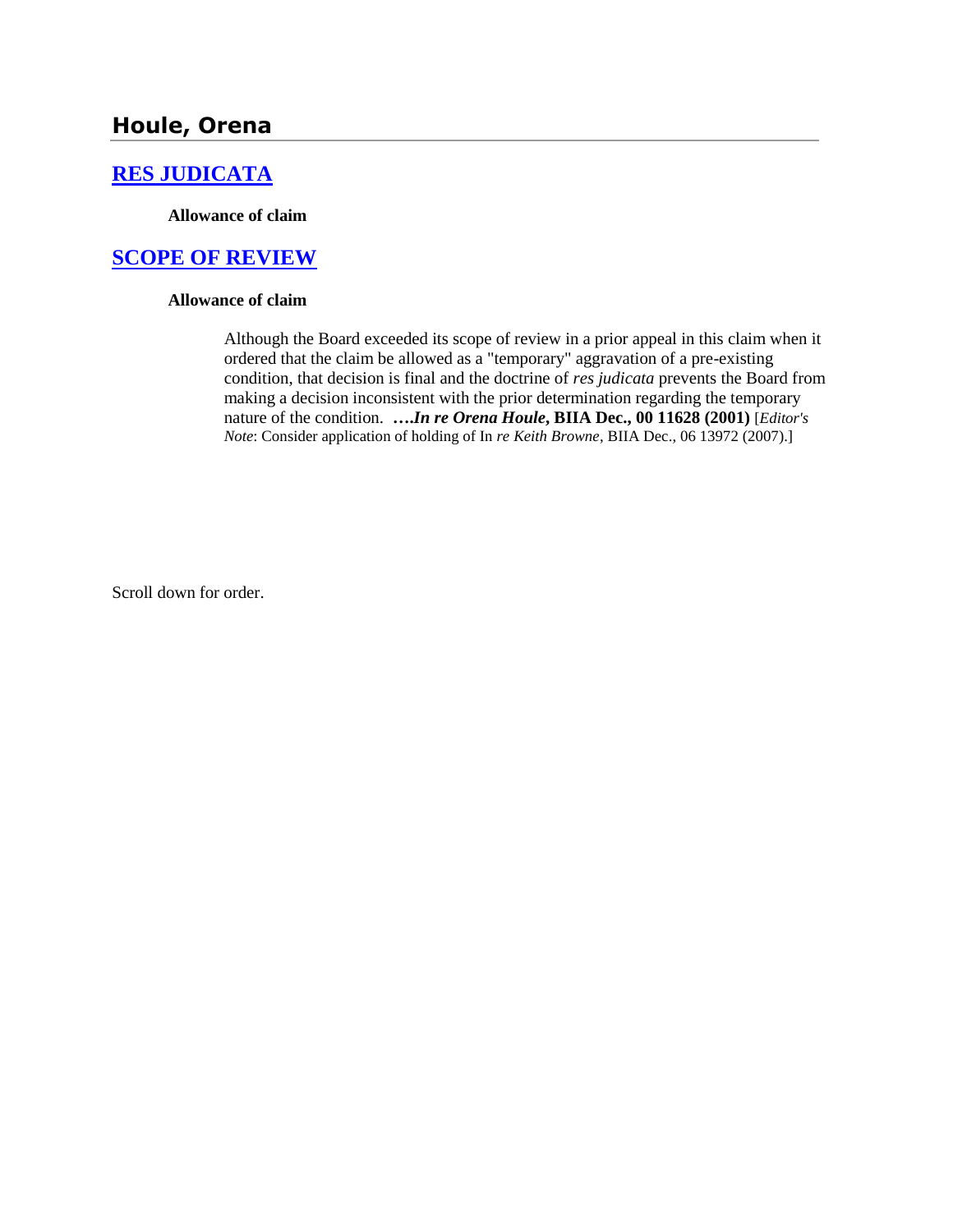## **BEFORE THE BOARD OF INDUSTRIAL INSURANCE APPEALS STATE OF WASHINGTON**

**)**

**)**

**IN RE: ORENA A. HOULE ) DOCKET NO. 00 11628**

**CLAIM NO. T-866054 )**

**DECISION AND ORDER** 

APPEARANCES:

Claimant, Orena A. Houle, by Casey & Casey, P.S., per Carol L. Casey Self-Insured Employer, Sitca Corporation, by

Keehn Arvidson, PLLC, per Gary D. Keehn

The claimant, Orena A. Houle, filed an appeal with the Board of Industrial Insurance Appeals on February 15, 2000, from an order of the Department of Labor and Industries dated January 14, 2000. The order affirmed the Department order of April 30, 1999, which had closed the claim without further award for time loss compensation or permanent partial disability. The January 14, 2000 order also determined that the claim had been accepted as a temporary aggravation of the claimant's pre-existing asthma and emphysema conditions. **AFFIRMED.**

## **DECISION**

Pursuant to RCW 51.52.104 and RCW 51.52.106, this matter is before the Board for review and decision on a timely Petition for Review filed by the claimant to a Proposed Decision and Order issued on September 29, 2000, in which the order of the Department dated January 14, 2000, was affirmed.

Orena A. Houle, a 59 year-old resident of Ewa Beach, Hawaii, filed an industrial insurance claim on April 19, 1994, in which she alleged exposure to resin and glue fumes while in the course of her employment with the K-2 Corporation of Vashon Island. Her claim was allowed and benefits provided.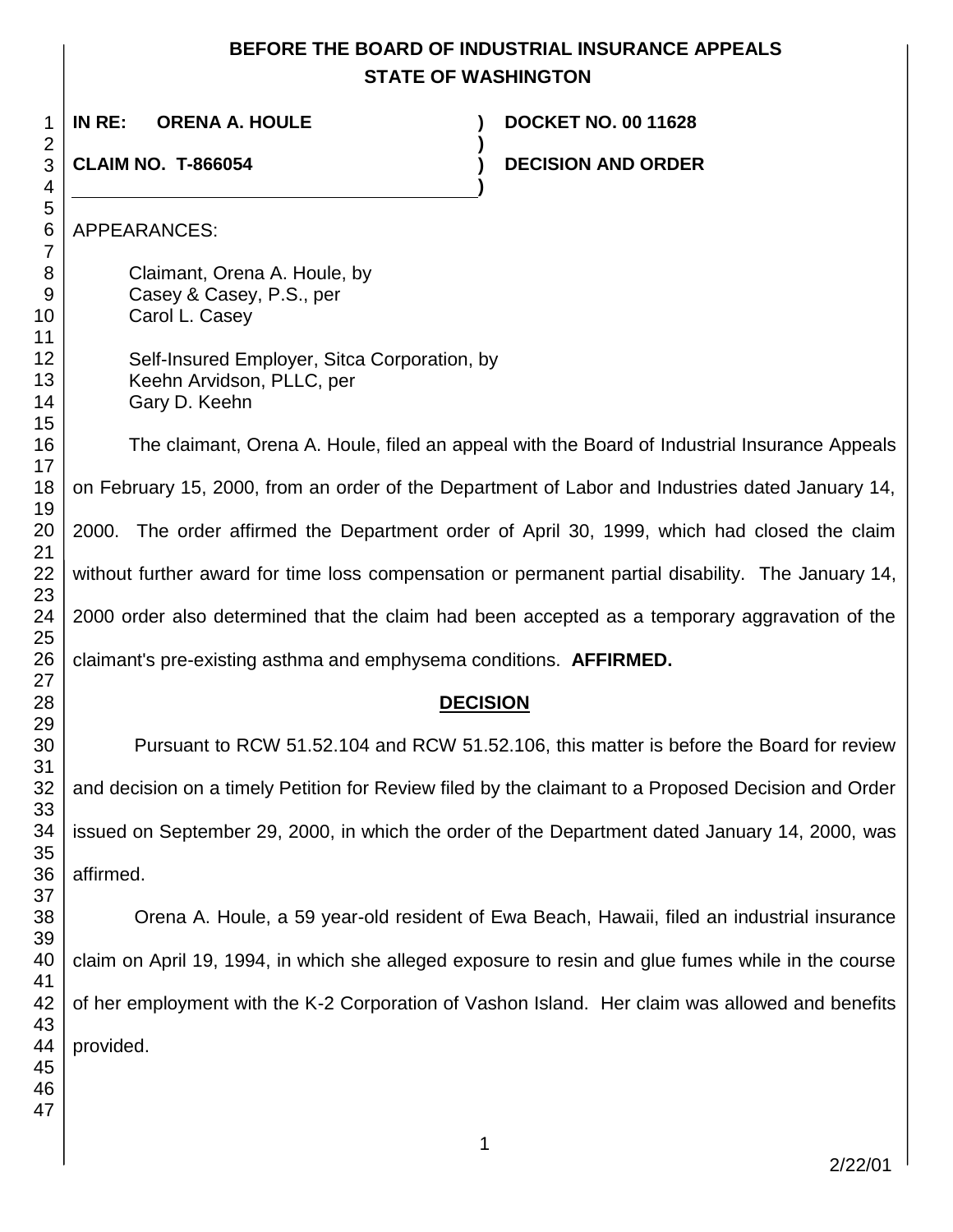In 1997, a disagreement arose as to whether Ms. Houle was temporarily totally disabled from the spring of 1996 through March of 1997 as a proximate result of her industrial condition. The Department of Labor and Industries issued an order dated March 7, 1997, which directed the self-insured employer, K-2 Corporation, to pay time loss for the period in question. K-2 Corporation appealed, arguing that Ms. Houle had fully recovered from her exposure to workplace fumes such that K-2 was no longer obligated to pay benefits.

This Board heard the appeal, identified by Docket No. 97 2041. Based on the preponderance of credible evidence, we established that during the period of April 5, 1996 through March 7, 1997, Ms. Houle had no physical restrictions relating to her January 27, 1994 occupational exposure. We further found that "As a proximate result of her January 27, 1994 occupational exposure while working for K-2 Corp., the claimant sustained a **temporary** aggravation of her pre-existing asthma and emphysema." 12/12/97 Decision and Order, at 2. (Emphasis added.) Following Ms. Houle's appeal to Superior Court, our Decision and Order of December 12, 1997, Docket No. 97 2041, became final.

On January 14, 2000, the Department of Labor and Industries issued the order that gave rise to the current appeal. In its order, the Department affirmed its closing order of April 30, 1999, and stated, "IT IS FURTHER ORDERED THAT THIS IS ACCEPTED AS A TEMPORARY AGGRAVATION OF PRE-EXISTING ASTHMA AND EMPHYSEMA CONDITIONS." Ms. Houle appealed. Pleading in the alternative, she sought either further treatment, a permanent partial disability award, or a total disability pension.

The employer filed a motion for summary judgment. Our industrial appeals judge considered the motion and determined that there were no genuine issues of material fact. Our judge further determined that it was res judicata that as a proximate result of the January 27, 1994 occupational exposure, Ms. Houle developed a temporary aggravation of her pre-existing asthma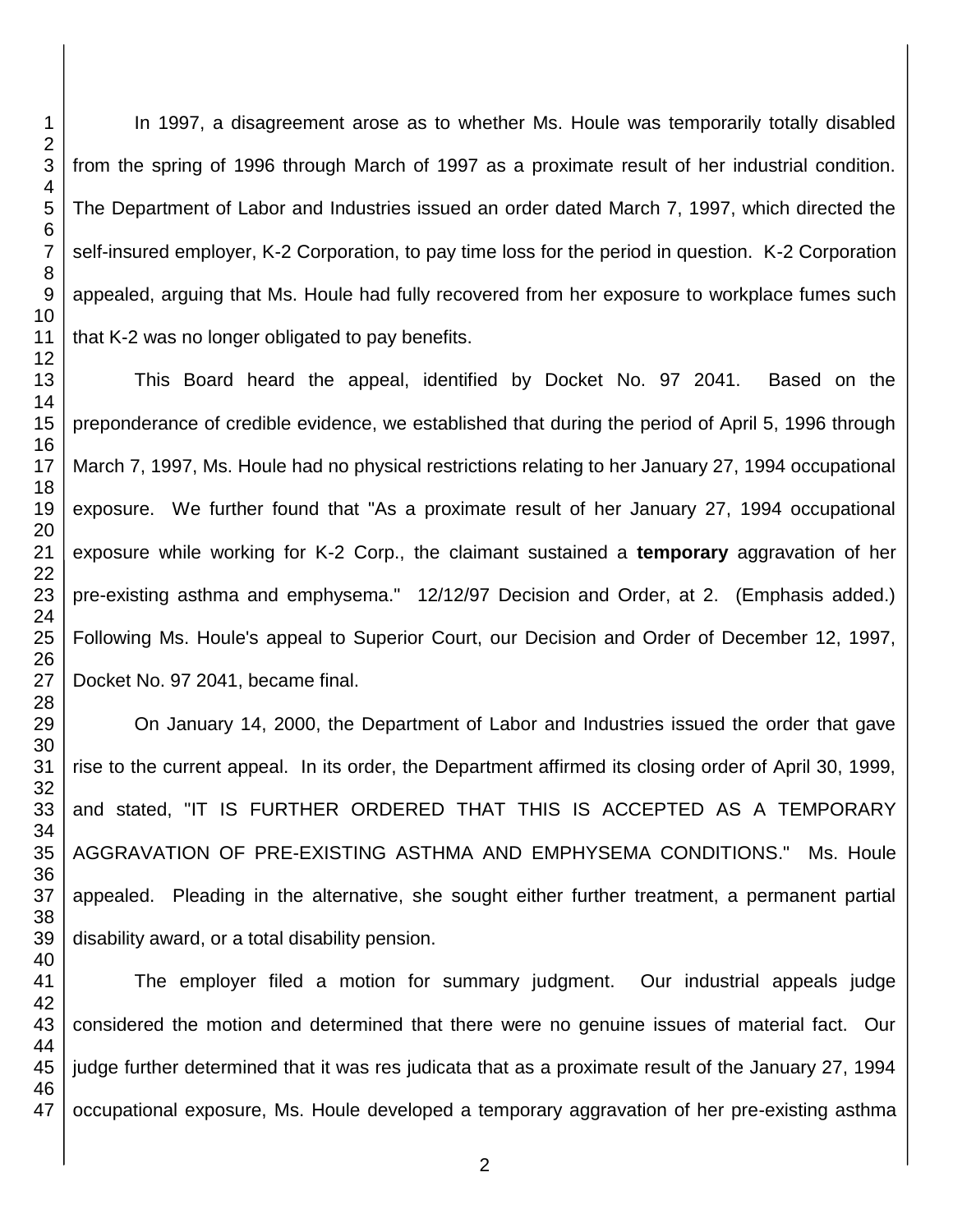and emphysema. He concluded that because Ms. Houle's condition was temporary, she was not entitled to further benefits within the meaning of Title 51 RCW.

Ms. Houle responded to our industrial appeals judge's ruling by filing a Petition for Review, bringing the matter before the Board again. She argued that the Board had gone too far in its earlier decision when it determined that her condition was temporary, noting that the subject of the March 7, 1997 Department order related to time loss compensation. The issue of whether her condition was temporary or permanent had not been passed on by the Department of Labor and Industries and was not properly before the Board. Ms. Houle argued that she was not legally precluded from seeking further benefits by way of her appeal of the closing order.

Two questions arise: First, did the Board go beyond its scope of review in Docket No. 97 2041 when it determined that Ms. Houle experienced a temporary aggravation of a pre-existing condition? Second, if the Board exceeded the scope of review, what legal consequences flow from that determination?

Without belaboring the matter, we find that we did exceed the scope of our review under Docket No. 97 2041. Arguably, it would have been sufficient in our first decision to simply conclude that Ms. Houle experienced an aggravation of a pre-existing condition and omit mention of whether it was temporary or permanent. Inclusion of the word "temporary" was technically not essential for deciding the question of Ms. Houle's employability or entitlement to time loss compensation. Quoting *In re Darlene Ross*, BIIA Dec., 88 4379 (1990), "[W]e exceeded our authority in the prior appeal by, in effect, making an advance determination regarding permanent disability." With that said, we turn to examine the question of what legal consequences flow from exceeding the scope of review.

 The Department of Labor and Industries has original jurisdiction in matters relating to industrial insurance. The Legislature has granted the Department broad authority to decide claims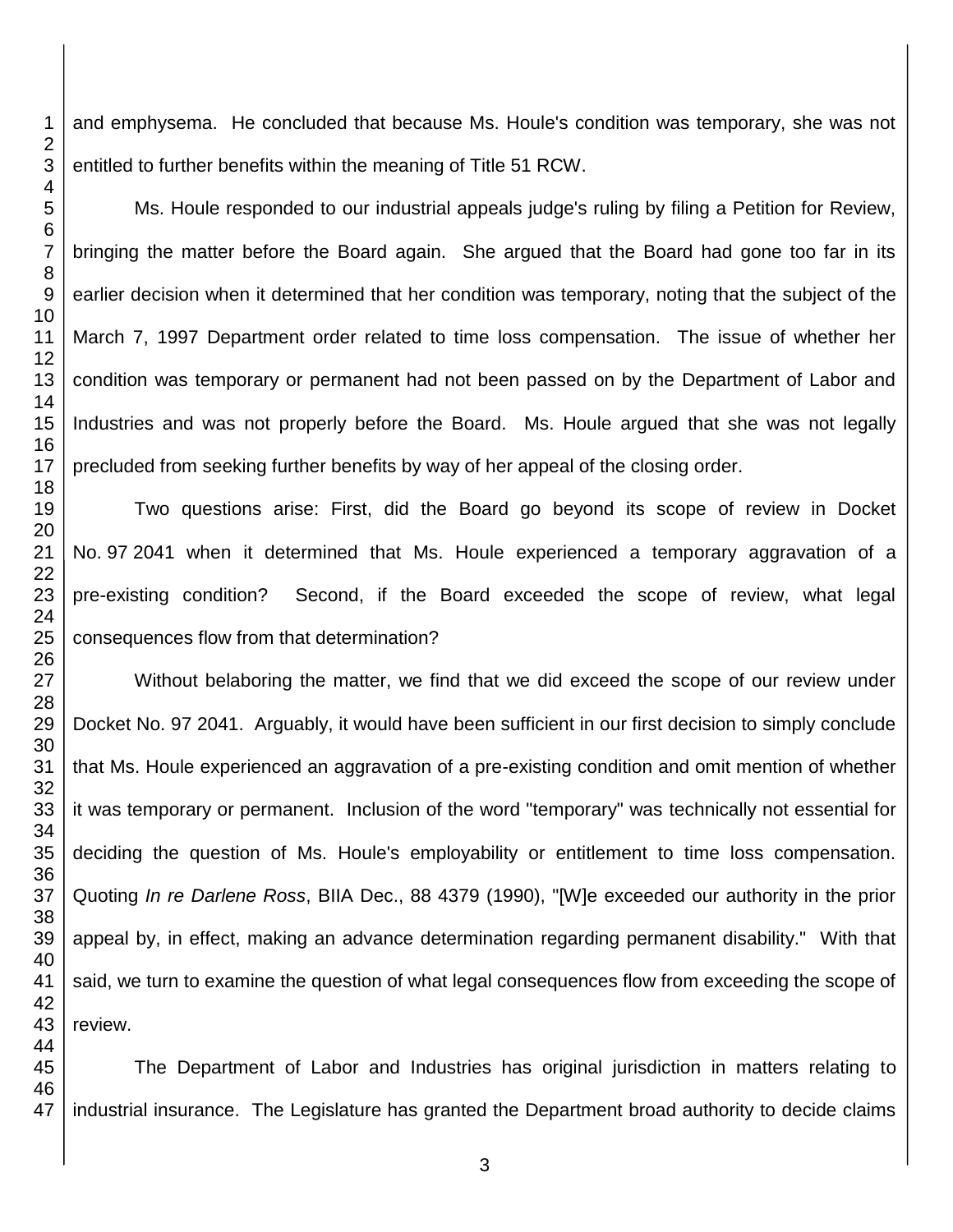for workers' compensation. *See* RCW 51.04.020. The Department has original and exclusive jurisdiction, in all cases where claims are presented, to determine the mixed question of law and fact as to whether a compensable injury has occurred. *Marley v. Department of Labor & Indus*., 125 Wn.2d 533, 540 (1994); citing *Abraham v. Department of Labor & Indus*., 178 Wash. 160, 163 (1934).

The Board's jurisdiction, on the other hand, is appellate only and is considerably more limited than that of the Department. It is not disputed that the Board's and the Superior Court's jurisdiction is appellate only, and for the Board and the trial court to consider matters not first determined by the Department would usurp the prerogatives of the Department, the agency vested by statute with original jurisdiction. *Lenk v. Department of Labor & Indus*., 3 Wn. App. 977, 982 (1970), citing *Cole v. Department of Labor & Indus*., 137 Wash. 538 (1926). If a question is not passed upon by the Department, it cannot be reviewed either by the Board or the Superior Court. The questions the Board may consider and decide are fixed by the order from which the appeal was taken (*see Woodard v. Department of Labor & Indus*., 188 Wash. 93 (1936)) as limited by issues raised by the Notice of Appeal. *Brakus v. Department of Labor & Indus*., 48 Wn.2d 218 (1956). Superior Court has been found to lack jurisdiction in the instance where the Board exceeded its scope of review. The Supreme Court has consistently held that the Superior Court may not consider a question that was not properly before the Board. *Hanquet v. Department of Labor & Indus*., 75 Wn. App. 657, 663, 664 (1994).

At first blush, it appears that subject matter jurisdiction and scope of review are synonymous when used in the context of Washington State industrial insurance law. However, our Supreme Court's decision in *Marley* suggests that the court's use and interpretation of the two concepts is evolving.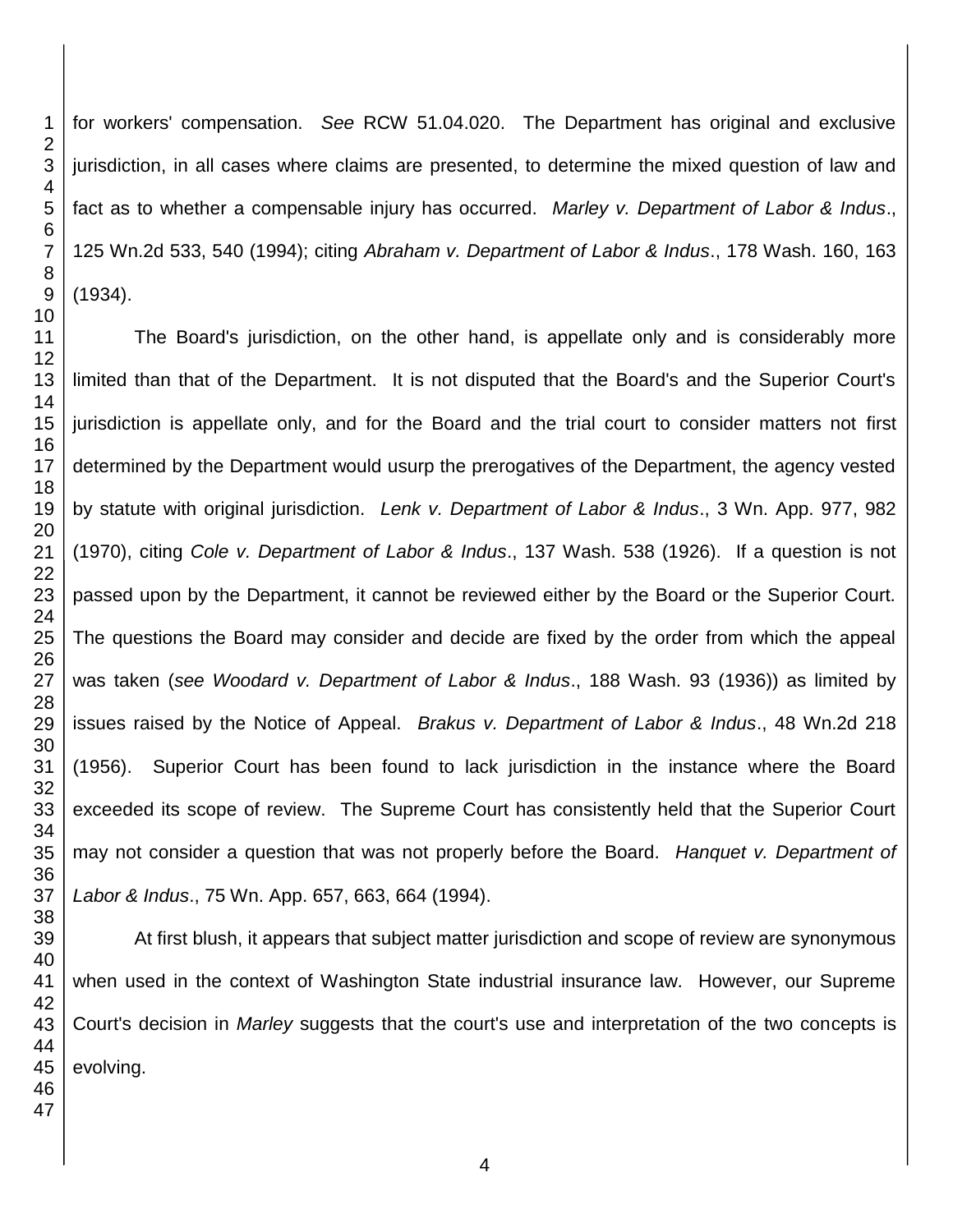The *Marley* court indicated that subject matter jurisdiction refers only to the kinds of controversies the Department or the Board may adjudicate. A tribunal lacks subject matter jurisdiction when it attempts to decide a type of controversy over which it has no authority to adjudicate. The focus must be on the words "type of controversy." If the type of controversy is within the subject matter jurisdiction, then all other defects or errors relate to something other than subject matter jurisdiction. *Marley*, at 533.

There is strong tendency in procedural law to treat various kinds of serious procedural errors as defects in subject matter jurisdiction. This is because characterizing a court's departure in exercising authority as jurisdictional may permit an objection to the departure to be taken belatedly. If the defect in the proceedings is treated as a matter of the court's jurisdiction, then under various circumstances it can be a basis for attack on the judgment after it has become final. In other words, the classification of a matter as one of jurisdiction is a pathway of escape from the rigors of the rules of res judicata. If, however, the defect is mere error of law, be it either procedural or substantive, the possibility for attacking the judgment is ordinarily not available. Restatement, Second, Judgments, sections 11-12. The procedural rules governing the timing of a challenge to the Board's scope of review have an important effect on the consequences of such a challenge. Under generally prevailing procedural rules, the question of whether the Board exceeded its scope of review may be raised at any time before the Board's decision becomes final, but not thereafter.

Following the instructions of the *Marley* court, we conclude the Board has appellate subject matter jurisdiction in all matters relating to industrial insurance as well as other select controversies as may be specified by the Legislature. At the same time, we believe there is a distinction between subject matter jurisdiction and scope of review. Scope of review serves to limit the issues the Board has authority to consider, restricting the Board to those matters already passed upon by the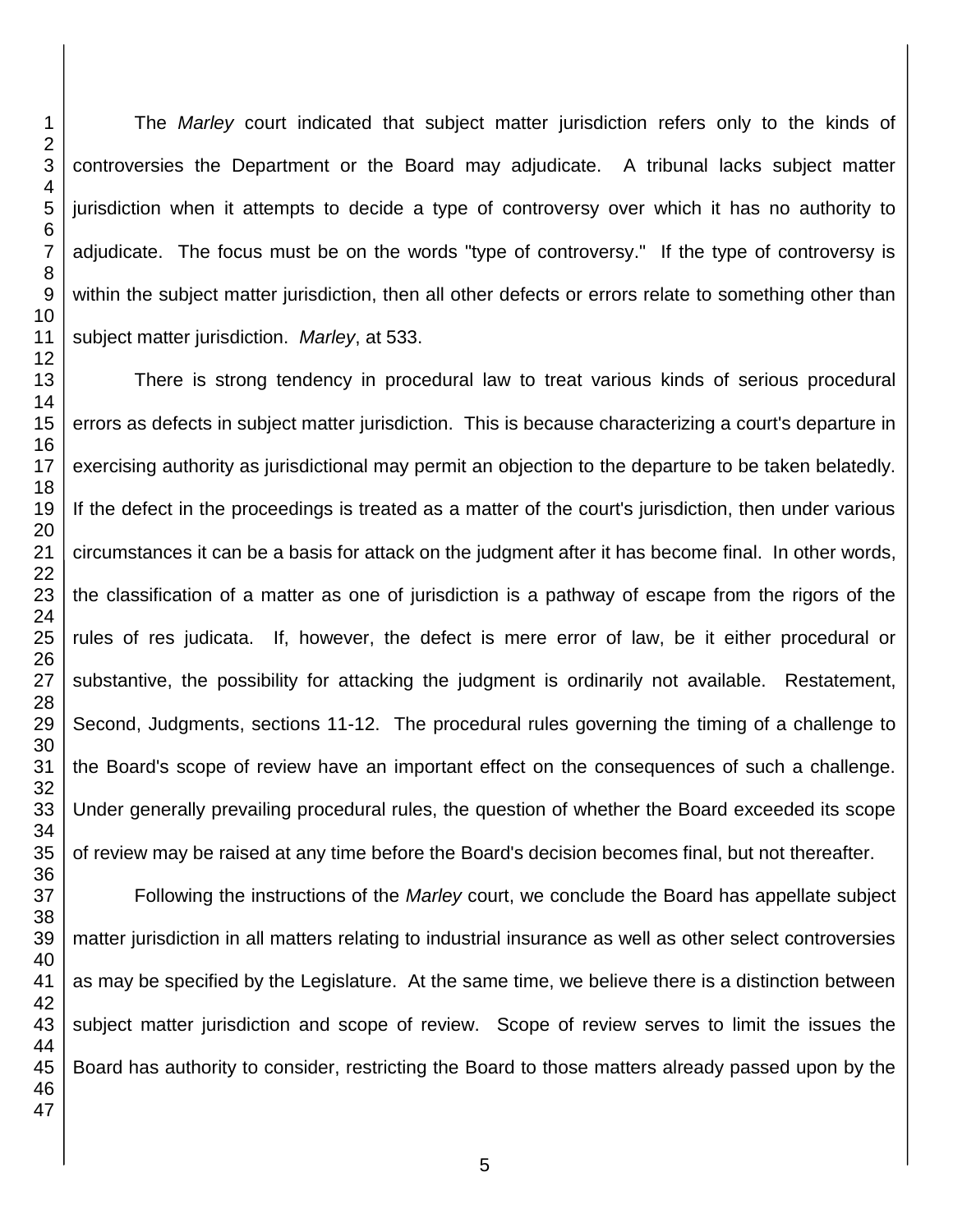Department of Labor and Industries. However, we believe *Marley* supports the conclusion that scope of review is not jurisdictional, per se.

When the Board exceeds the scope of its review, it commits an error of law by passing on an issue or issues not properly before it. In doing so, it is exposed to potentially dramatic and unpleasant reversal either by Superior Court, the Court of Appeals, or the Supreme Court. Obviously, this Board labors to stay within the scope of its review. If, however, the Board exceeds the scope of review and its resulting order becomes final, the order is final and binding with respect to the parties, the Department, the Board, and the courts. The rules of res judicata apply. Committing error of law does not deprive the Board of jurisdiction. Courts do not lose subject matter jurisdiction merely by interpreting the law erroneously. If the phrase "subject matter jurisdiction" is to maintain its rightfully sweeping definition, it must not be reduced to signifying that a court has acted without error. *Marley v. Department of Labor & Indus*., 125 Wn.2d 533, 539 (1994), citing *In re Major*, 71 Wn. App. 531, 534-535 (1993).

Applied to the facts of this case, we find that our Decision and Order in Docket No. 97 2041 became final. It is res judicata that Ms. Houle sustained a temporary aggravation of her pre-existing asthma and emphysema as a result of her occupational exposure. We affirm the judgment of our industrial appeals judge in the present matter. We overrule *In re Darlene Ross*, BIIA Dec., 88 4379 (1990) to the extent it is inconsistent with this decision.

After consideration of the Proposed Decision and Order and the Petition for Review filed thereto, and a careful review of the entire record before us, we are persuaded that the Proposed Decision and Order is supported by the preponderance of the evidence and is correct as a matter of law.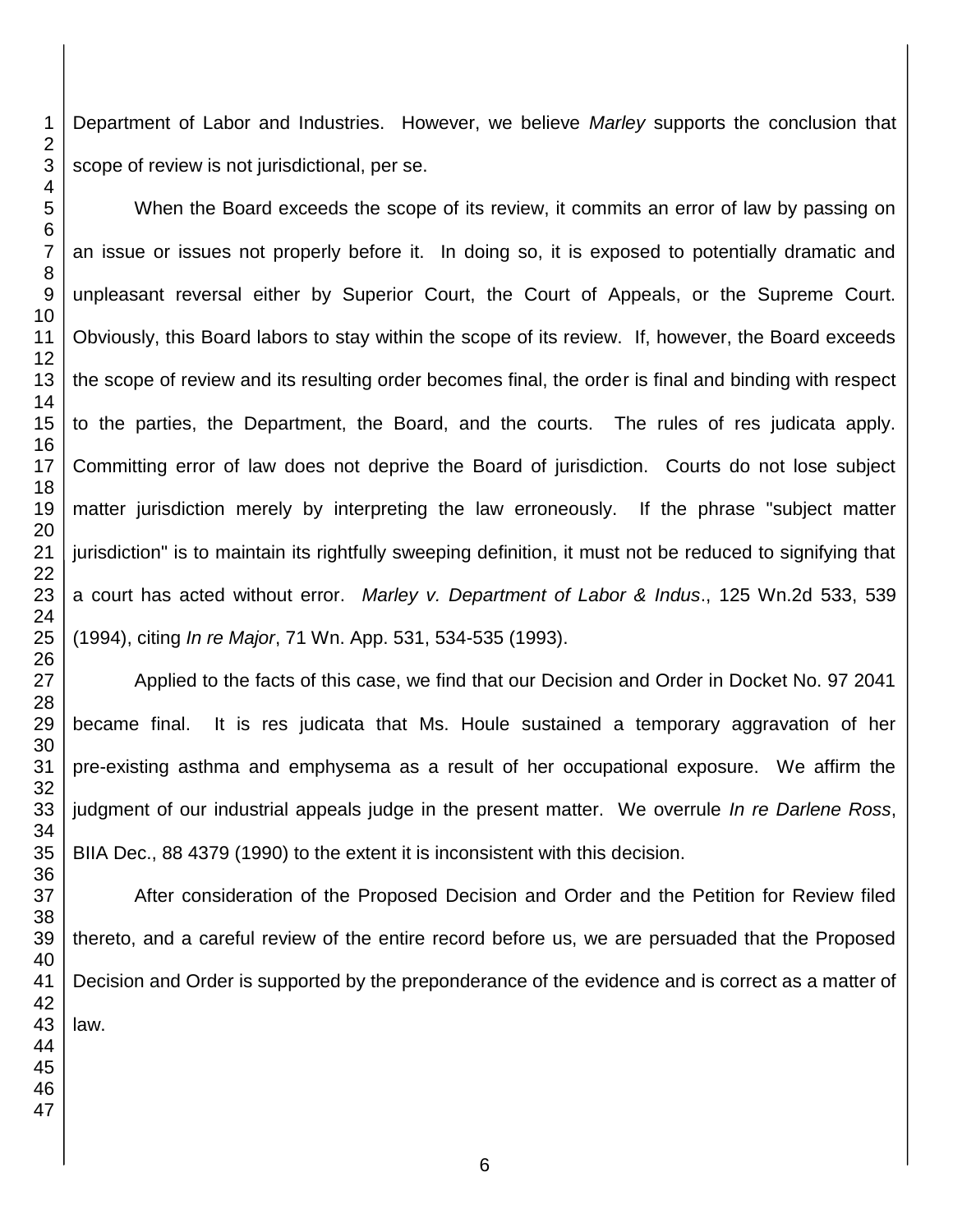### **FINDINGS OF FACT**

- 1. On April 19, 1994, the claimant, Orena A. Houle, filed an application for benefits alleging that she had sustained an occupational exposure on January 27, 1994, during the course of employment with Sitca Corporation. The claim was allowed and benefits paid. On January 14, 2000, the Department issued an order affirming the Department's order of April 30, 1999, which had closed the claim without further award for time loss compensation or permanent partial disability. The January 14, 2000 order also determined that the claim had only been accepted as a temporary aggravation of the claimant's pre-existing asthma and emphysema conditions. On February 15, 2000, the claimant filed a Notice of Appeal with the Board of Industrial Insurance Appeals. On March 23, 2000, the Board issued an order granting the appeal, assigning it Docket No. 00 11628, and directing that proceedings be held on the issues raised by the Notice of Appeal.
- 2. On January 27, 1994, the claimant, while in the course of employment with Sitca Corporation, was exposed to chemicals in the workplace. It is res judicata that the claimant developed a temporary aggravation of her pre-existing asthma and emphysema, which was naturally and proximately caused by the occupational exposure of January 27, 1994.
- 3. The claimant's condition naturally and proximately caused by her occupational exposure of January 27, 1994, has resolved.
- 4. Any further pulmonary restrictions from and after April 5, 1996, were proximately caused by the claimant's pre-existing asthma and emphysema conditions.
- 5. There are no genuine issues of material fact.

## **CONCLUSIONS OF LAW**

- 1. The Board of Industrial Insurance Appeals has jurisdiction over the parties and the subject matter of this timely filed appeal.
- 2. There are no genuine issues of material fact within the meaning of CR 56(c) and summary judgment is appropriate.
- 3. As the claimant's accepted condition has resolved, she is not entitled to additional benefits within the meaning of Title 51 RCW for her occupational exposure of January 27, 1994.